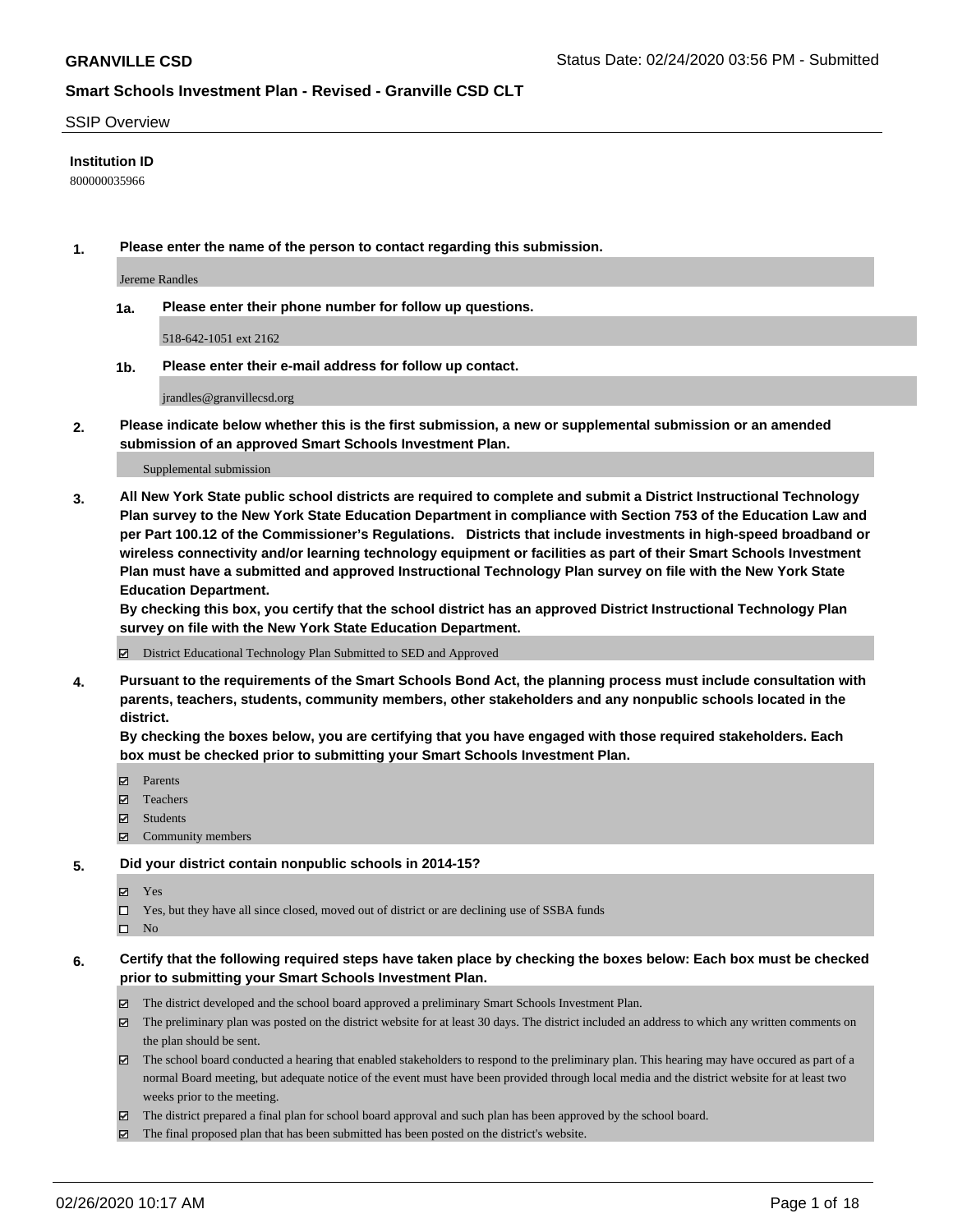SSIP Overview

**6a. Please upload the proposed Smart Schools Investment Plan (SSIP) that was posted on the district's website, along with any supporting materials. Note that this should be different than your recently submitted Educational Technology Survey. The Final SSIP, as approved by the School Board, should also be posted on the website and remain there during the course of the projects contained therein.**

GCSD Smart Schools Implementation Plan - Classroom Learning Technology 1.pptx

**6b. Enter the webpage address where the final Smart Schools Investment Plan is posted. The Plan should remain posted for the life of the included projects.**

https://www.granvillecsd.org/departments/technology\_services/smarty\_schools\_bond\_act/interactive\_technology\_plan

**7. Please enter an estimate of the total number of students and staff that will benefit from this Smart Schools Investment Plan based on the cumulative projects submitted to date.**

1,097

**8. An LEA/School District may partner with one or more other LEA/School Districts to form a consortium to pool Smart Schools Bond Act funds for a project that meets all other Smart School Bond Act requirements. Each school district participating in the consortium will need to file an approved Smart Schools Investment Plan for the project and submit a signed Memorandum of Understanding that sets forth the details of the consortium including the roles of each respective district.**

 $\Box$  The district plans to participate in a consortium to partner with other school district(s) to implement a Smart Schools project.

#### **9. Please enter the name and 6-digit SED Code for each LEA/School District participating in the Consortium.**

| <sup>1</sup> Partner LEA/District | <b>ISED BEDS Code</b> |
|-----------------------------------|-----------------------|
| (No Response)                     | (No Response)         |

#### **10. Please upload a signed Memorandum of Understanding with all of the participating Consortium partners.**

(No Response)

#### **11. Your district's Smart Schools Bond Act Allocation is:**

\$1,431,659

#### **12. Final 2014-15 BEDS Enrollment to calculate Nonpublic Sharing Requirement**

|            | Public Enrollment | Nonpublic Enrollment | Total Enrollment | l Nonpublic Percentage |
|------------|-------------------|----------------------|------------------|------------------------|
| Enrollment | ,065              | ാറ<br>- JZ           | .097.00          | 2.92                   |

**13. This table compares each category budget total, as entered in that category's page, to the total expenditures listed in the category's expenditure table. Any discrepancies between the two must be resolved before submission.**

|                                          | Sub-Allocations | <b>Expenditure Totals</b> | Difference |
|------------------------------------------|-----------------|---------------------------|------------|
| <b>School Connectivity</b>               | 0.00            | 0.00                      | 0.00       |
| Connectivity Projects for<br>Communities | 0.00            | 0.00                      | 0.00       |
| Classroom Technology                     | 554,385.00      | 554,385.00                | 0.00       |
| Pre-Kindergarten Classrooms              | 0.00            | 0.00                      | 0.00       |
| Replace Transportable<br>Classrooms      | 0.00            | 0.00                      | 0.00       |
| <b>High-Tech Security Features</b>       | 0.00            | 0.00                      | 0.00       |
| Nonpublic Loan                           | 8,000.00        | 8,000.00                  | 0.00       |
| Totals:                                  |                 |                           |            |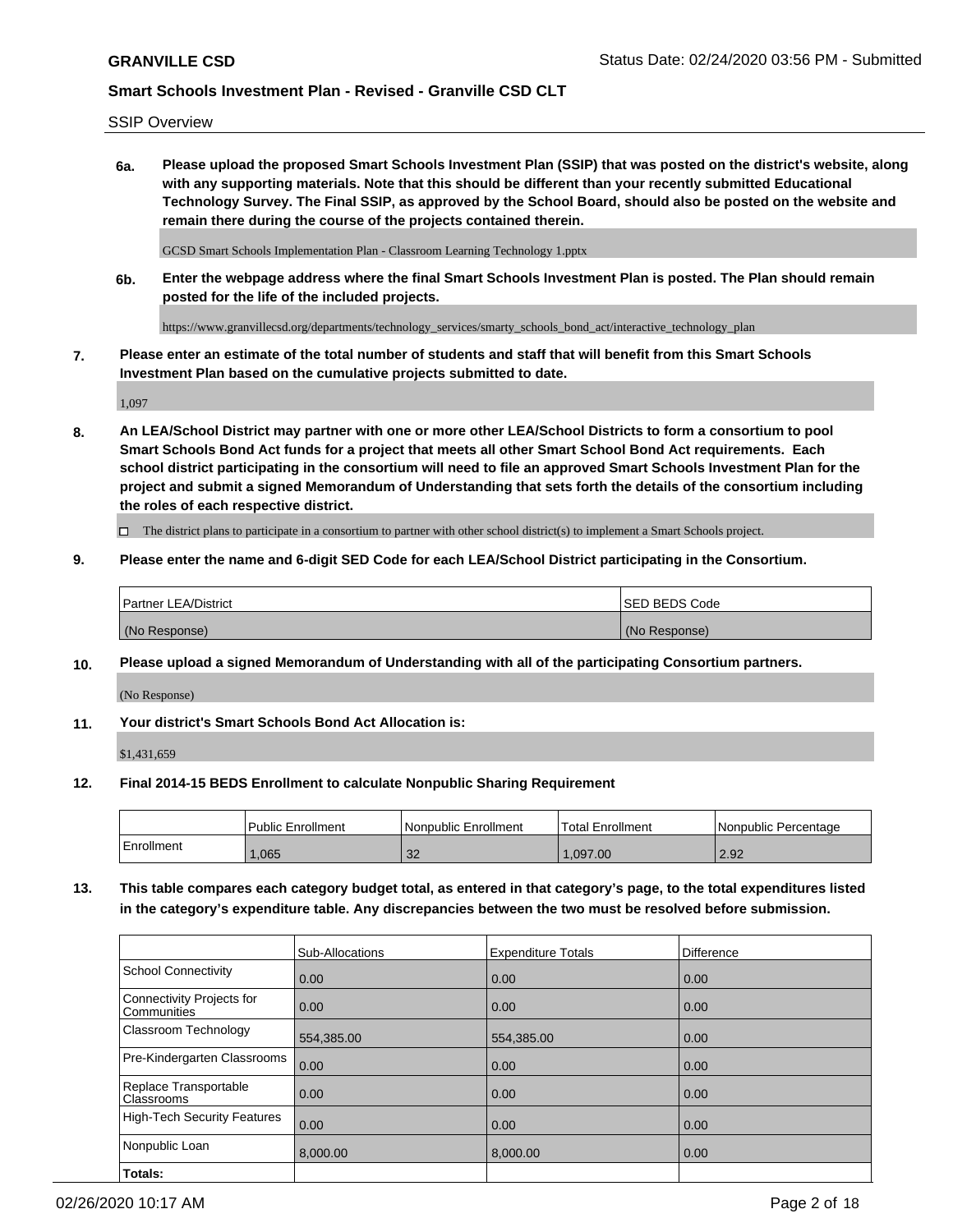SSIP Overview

| 562,385                | 562,385              |                   |
|------------------------|----------------------|-------------------|
| <b>Sub-Allocations</b> | l Expenditure Totals | <b>Difference</b> |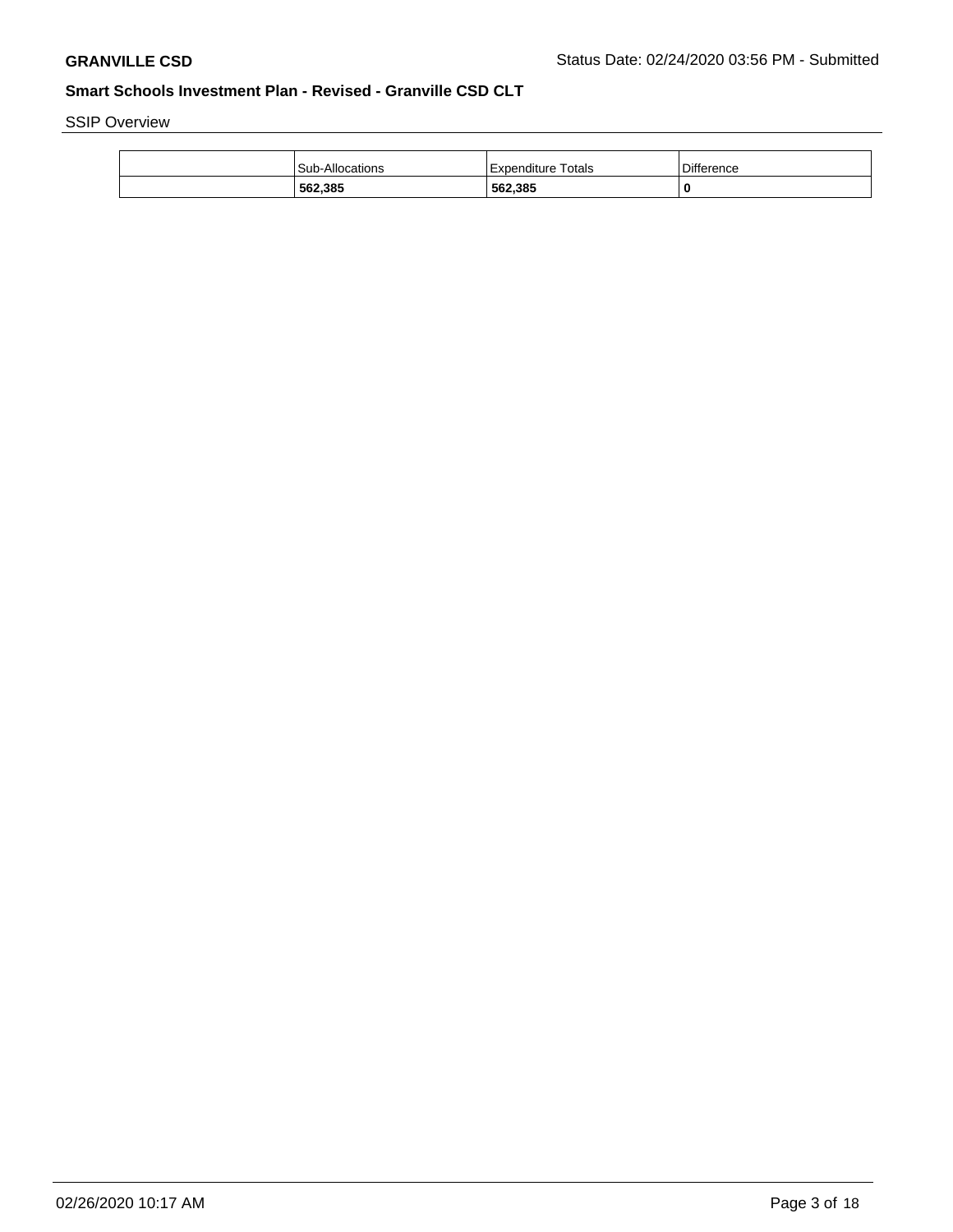School Connectivity

- **1. In order for students and faculty to receive the maximum benefit from the technology made available under the Smart Schools Bond Act, their school buildings must possess sufficient connectivity infrastructure to ensure that devices can be used during the school day. Smart Schools Investment Plans must demonstrate that:**
	- **• sufficient infrastructure that meets the Federal Communications Commission's 100 Mbps per 1,000 students standard currently exists in the buildings where new devices will be deployed, or**
	- **• is a planned use of a portion of Smart Schools Bond Act funds, or**
	- **• is under development through another funding source.**

**Smart Schools Bond Act funds used for technology infrastructure or classroom technology investments must increase the number of school buildings that meet or exceed the minimum speed standard of 100 Mbps per 1,000 students and staff within 12 months. This standard may be met on either a contracted 24/7 firm service or a "burstable" capability. If the standard is met under the burstable criteria, it must be:**

**1. Specifically codified in a service contract with a provider, and**

**2. Guaranteed to be available to all students and devices as needed, particularly during periods of high demand, such as computer-based testing (CBT) periods.**

**Please describe how your district already meets or is planning to meet this standard within 12 months of plan submission.**

(No Response)

**1a. If a district believes that it will be impossible to meet this standard within 12 months, it may apply for a waiver of this requirement, as described on the Smart Schools website. The waiver must be filed and approved by SED prior to submitting this survey.**

 $\Box$  By checking this box, you are certifying that the school district has an approved waiver of this requirement on file with the New York State Education Department.

**2. Connectivity Speed Calculator (Required). If the district currently meets the required speed, enter "Currently Met" in the last box: Expected Date When Required Speed Will be Met.**

|                  | l Number of     | Required Speed | Current Speed in | Expected Speed  | Expected Date                           |
|------------------|-----------------|----------------|------------------|-----------------|-----------------------------------------|
|                  | <b>Students</b> | In Mbps        | l Mbps           | to be Attained  | When Required                           |
|                  |                 |                |                  |                 | l Within 12 Months ISpeed Will be Met l |
| Calculated Speed | (No Response)   | 0.00           | (No Response)    | l (No Response) | l (No Response)                         |

**3. Describe how you intend to use Smart Schools Bond Act funds for high-speed broadband and/or wireless connectivity projects in school buildings.**

(No Response)

**4. Describe the linkage between the district's District Instructional Technology Plan and how the proposed projects will improve teaching and learning. (There should be a link between your response to this question and your responses to Question 1 in Section IV - NYSED Initiatives Alignment: "Explain how the district use of instructional technology will serve as a part of a comprehensive and sustained effort to support rigorous academic standards attainment and performance improvement for students."** 

**Your answer should also align with your answers to the questions in Section II - Strategic Technology Planning and the associated Action Steps in Section III - Action Plan.)**

(No Response)

**5. If the district wishes to have students and staff access the Internet from wireless devices within the school building, or in close proximity to it, it must first ensure that it has a robust Wi-Fi network in place that has sufficient bandwidth to meet user demand.**

**Please describe how you have quantified this demand and how you plan to meet this demand.**

(No Response)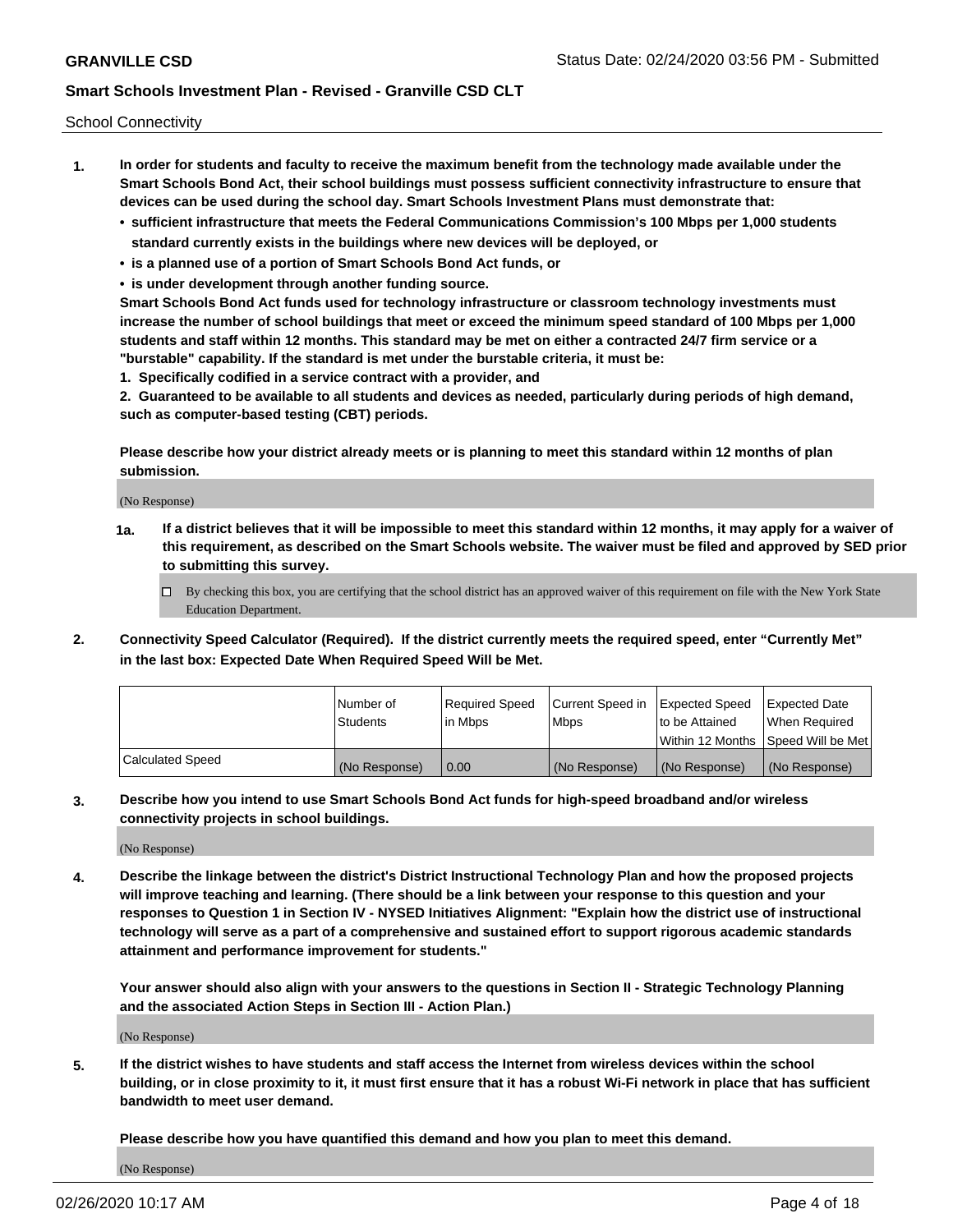School Connectivity

**6. Smart Schools plans with any expenditures in the School Connectivity category require a project number from the Office of Facilities Planning. Districts must submit an SSBA LOI and receive project numbers prior to submitting the SSIP. As indicated on the LOI, some projects may be eligible for a streamlined review and will not require a building permit.**

**Please indicate on a separate row each project number given to you by the Office of Facilities Planning.**

| Project Number |  |
|----------------|--|
| (No Response)  |  |

**7. Certain high-tech security and connectivity infrastructure projects may be eligible for an expedited review process as determined by the Office of Facilities Planning.**

## **Was your project deemed eligible for streamlined review?**

(No Response)

### **8. Include the name and license number of the architect or engineer of record.**

| Name          | License Number |
|---------------|----------------|
| (No Response) | (No Response)  |

#### **9. Public Expenditures – Loanable (Counts toward the nonpublic loan calculation)**

| Select the allowable expenditure type.      | <b>PUBLIC</b> Items to be | Quantity         | Cost Per Item    | <b>Total Cost</b> |
|---------------------------------------------|---------------------------|------------------|------------------|-------------------|
| Repeat to add another item under each type. | Purchased                 |                  |                  |                   |
| (No Response)                               | (No Response)             | (No<br>Response) | (No<br>Response) | 0.00              |
| (No Response)                               | (No Response)             | (No<br>Response) | (No<br>Response) | 0.00              |
| (No Response)                               | (No Response)             | (No<br>Response) | (No<br>Response) | 0.00              |
| (No Response)                               | (No Response)             | (No<br>Response) | (No<br>Response) | 0.00              |
| (No Response)                               | (No Response)             | (No<br>Response) | (No<br>Response) | 0.00              |
| (No Response)                               | (No Response)             | (No<br>Response) | (No<br>Response) | 0.00              |
| (No Response)                               | (No Response)             | (No<br>Response) | (No<br>Response) | 0.00              |
| (No Response)                               | (No Response)             | (No<br>Response) | (No<br>Response) | 0.00              |
| (No Response)                               | (No Response)             | (No<br>Response) | (No<br>Response) | 0.00              |
| (No Response)                               | (No Response)             | (No<br>Response) | (No<br>Response) | 0.00              |
| (No Response)                               | (No Response)             | (No<br>Response) | (No<br>Response) | 0.00              |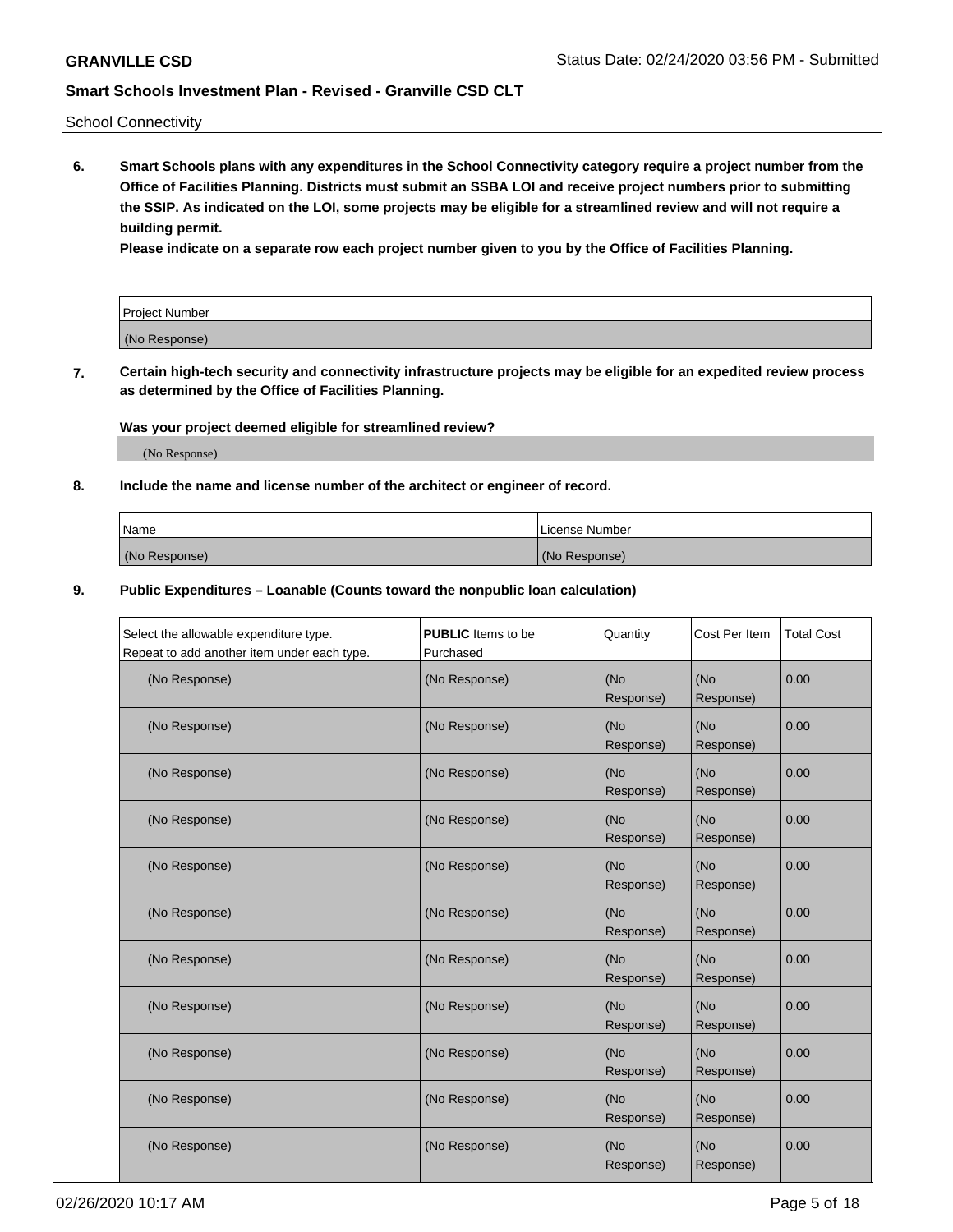School Connectivity

| Select the allowable expenditure type.<br>Repeat to add another item under each type. | <b>PUBLIC</b> Items to be<br>i Purchased | Quantity         | Cost Per Item    | Total Cost |
|---------------------------------------------------------------------------------------|------------------------------------------|------------------|------------------|------------|
| (No Response)                                                                         | (No Response)                            | (No<br>Response) | (No<br>Response) | 0.00       |
| (No Response)                                                                         | (No Response)                            | (No<br>Response) | (No<br>Response) | 0.00       |
|                                                                                       |                                          | l 0              | 0.00             | U          |

## **10. Public Expenditures – Non-Loanable (Does not count toward nonpublic loan calculation)**

| Select the allowable expenditure | <b>PUBLIC</b> Items to be purchased | Quantity      | Cost per Item | <b>Total Cost</b> |
|----------------------------------|-------------------------------------|---------------|---------------|-------------------|
| 'type.                           |                                     |               |               |                   |
| Repeat to add another item under |                                     |               |               |                   |
| each type.                       |                                     |               |               |                   |
| (No Response)                    | (No Response)                       | (No Response) | (No Response) | 0.00              |
|                                  |                                     | U             | 0.00          |                   |

#### **11. Final 2014-15 BEDS Enrollment to calculate Nonpublic Sharing Requirement (no changes allowed.)**

|            | <b>Public Enrollment</b> | Nonpublic Enrollment | Total Enrollment | I Nonpublic Percentage |
|------------|--------------------------|----------------------|------------------|------------------------|
| Enrollment | .065                     | $\Omega$<br>υZ       | 1.097.00         | 2.92                   |

## **12. Total Public Budget - Loanable (Counts toward the nonpublic loan calculation)**

|                                               | Public Allocations | <b>Estimated Nonpublic Loan</b><br>Amount | <b>Estimated Total Sub-Allocations</b> |
|-----------------------------------------------|--------------------|-------------------------------------------|----------------------------------------|
| Network/Access Costs                          | (No Response)      | 0.00                                      | 0.00                                   |
| School Internal Connections and<br>Components | (No Response)      | 0.00                                      | 0.00                                   |
| Other                                         | (No Response)      | 0.00                                      | 0.00                                   |
| Totals:                                       | 0.00               | 0                                         |                                        |

### **13. Total Public Budget – Non-Loanable (Does not count toward the nonpublic loan calculation)**

|                                            | Sub-              |
|--------------------------------------------|-------------------|
|                                            | <b>Allocation</b> |
| Network/Access Costs                       | (No Response)     |
| Outside Plant Costs                        | (No Response)     |
| School Internal Connections and Components | (No Response)     |
| Professional Services                      | (No Response)     |
| Testing                                    | (No Response)     |
| <b>Other Upfront Costs</b>                 | (No Response)     |
| <b>Other Costs</b>                         | (No Response)     |
| Totals:                                    | 0.00              |

## **14. School Connectivity Totals**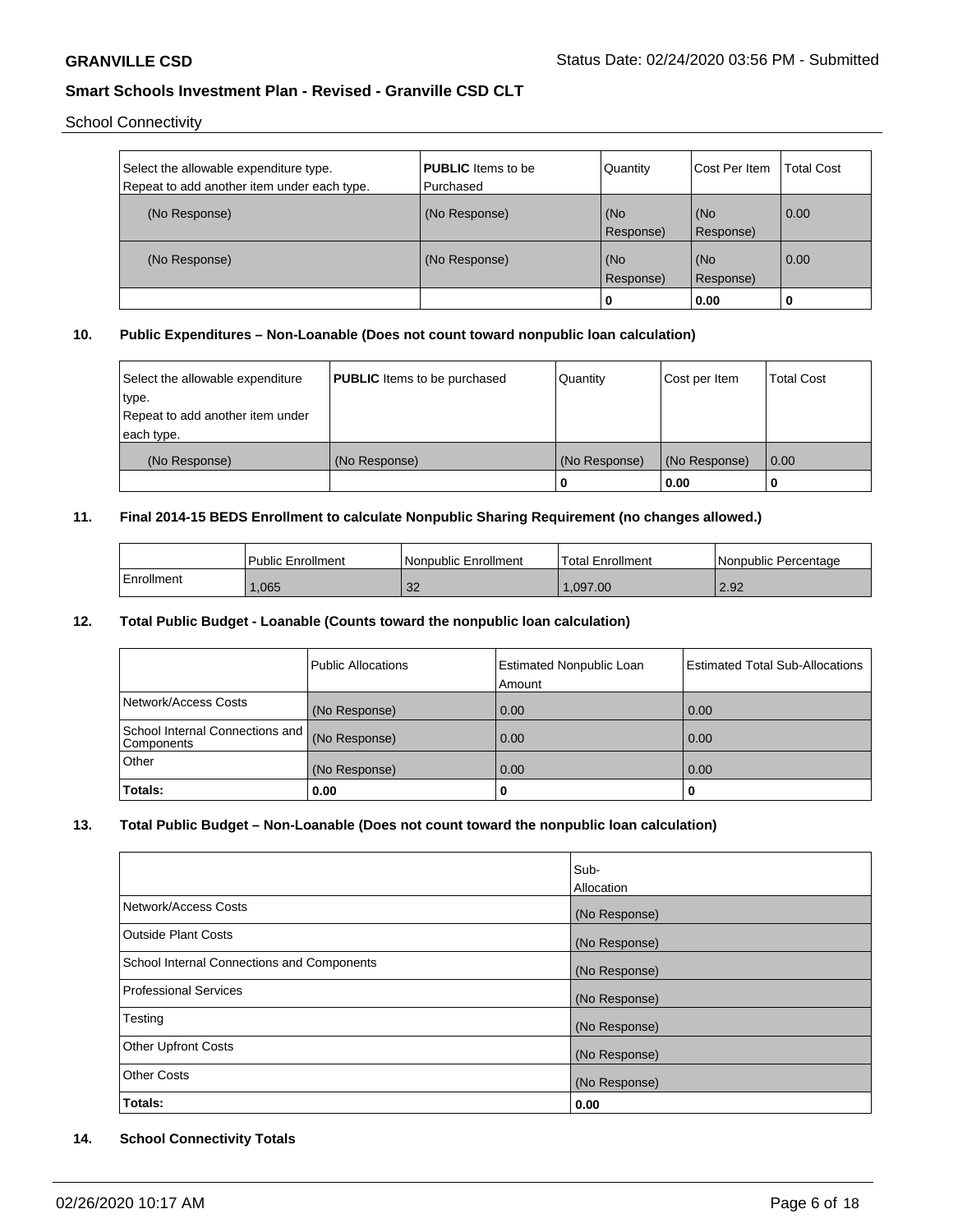School Connectivity

|                          | Total Sub-Allocations |
|--------------------------|-----------------------|
| Total Loanable Items     | 0.00                  |
| Total Non-Ioanable Items | 0.00                  |
| Totals:                  |                       |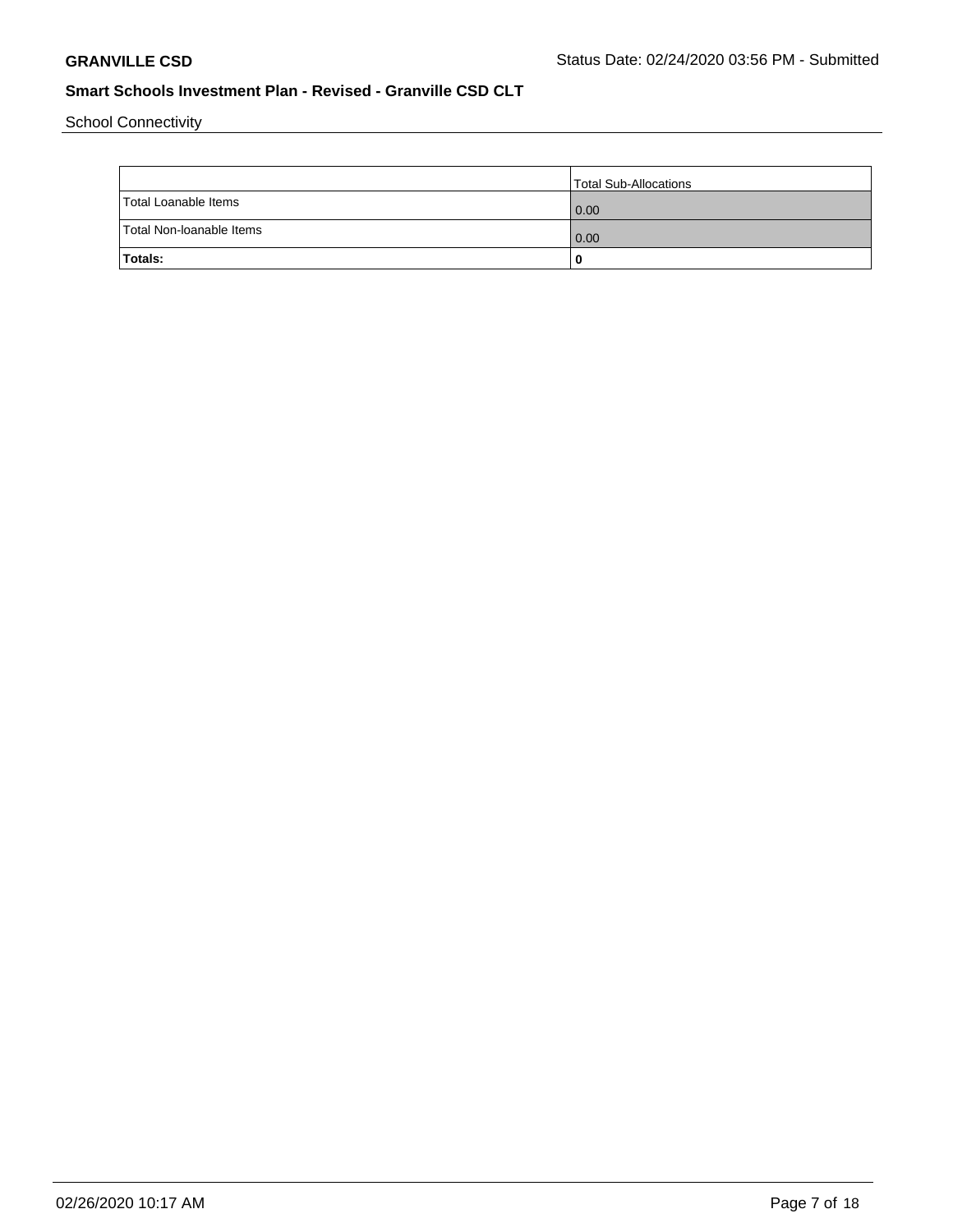Community Connectivity (Broadband and Wireless)

**1. Describe how you intend to use Smart Schools Bond Act funds for high-speed broadband and/or wireless connectivity projects in the community.**

(No Response)

**2. Please describe how the proposed project(s) will promote student achievement and increase student and/or staff access to the Internet in a manner that enhances student learning and/or instruction outside of the school day and/or school building.**

(No Response)

**3. Community connectivity projects must comply with all the necessary local building codes and regulations (building and related permits are not required prior to plan submission).**

 $\Box$  I certify that we will comply with all the necessary local building codes and regulations.

**4. Please describe the physical location of the proposed investment.**

(No Response)

**5. Please provide the initial list of partners participating in the Community Connectivity Broadband Project, along with their Federal Tax Identification (Employer Identification) number.**

| <b>Project Partners</b> | l Federal ID # |
|-------------------------|----------------|
| (No Response)           | (No Response)  |

**6. Please detail the type, quantity, per unit cost and total cost of the eligible items under each sub-category.**

| Select the allowable expenditure | Item to be purchased | Quantity      | Cost per Item | <b>Total Cost</b> |
|----------------------------------|----------------------|---------------|---------------|-------------------|
| type.                            |                      |               |               |                   |
| Repeat to add another item under |                      |               |               |                   |
| each type.                       |                      |               |               |                   |
| (No Response)                    | (No Response)        | (No Response) | (No Response) | 0.00              |
|                                  |                      | U             | 0.00          | -0                |

**7. If you are submitting an allocation for Community Connectivity, complete this table.**

**Note that the calculated Total at the bottom of the table must equal the Total allocation for this category that you entered in the SSIP Overview overall budget.**

|                                    | Sub-Allocation |
|------------------------------------|----------------|
| Network/Access Costs               | (No Response)  |
| Outside Plant Costs                | (No Response)  |
| <b>Tower Costs</b>                 | (No Response)  |
| <b>Customer Premises Equipment</b> | (No Response)  |
| <b>Professional Services</b>       | (No Response)  |
| Testing                            | (No Response)  |
| <b>Other Upfront Costs</b>         | (No Response)  |
| <b>Other Costs</b>                 | (No Response)  |
| Totals:                            | 0.00           |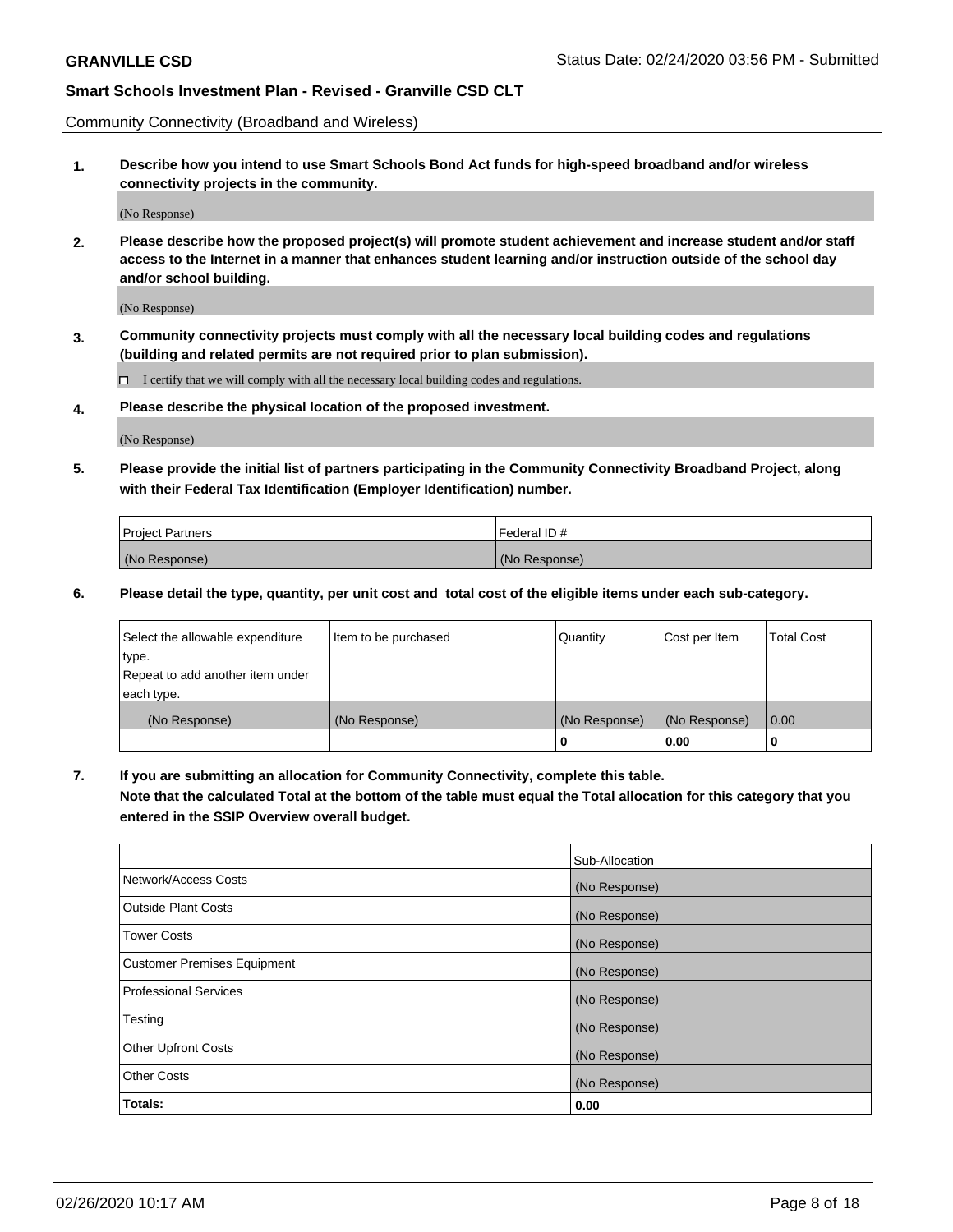#### Classroom Learning Technology

**1. In order for students and faculty to receive the maximum benefit from the technology made available under the Smart Schools Bond Act, their school buildings must possess sufficient connectivity infrastructure to ensure that devices can be used during the school day. Smart Schools Investment Plans must demonstrate that sufficient infrastructure that meets the Federal Communications Commission's 100 Mbps per 1,000 students standard currently exists in the buildings where new devices will be deployed, or is a planned use of a portion of Smart Schools Bond Act funds, or is under development through another funding source. Smart Schools Bond Act funds used for technology infrastructure or classroom technology investments must increase the number of school buildings that meet or exceed the minimum speed standard of 100 Mbps per 1,000 students and staff within 12 months. This standard may be met on either a contracted 24/7 firm service or a "burstable" capability. If the standard is met under the burstable criteria, it must be: 1. Specifically codified in a service contract with a provider, and**

**2. Guaranteed to be available to all students and devices as needed, particularly during periods of high demand, such as computer-based testing (CBT) periods.**

**Please describe how your district already meets or is planning to meet this standard within 12 months of plan submission.**

The district currently has a connection of 300/300 which meets the minimum bandwidth requirement.

- **1a. If a district believes that it will be impossible to meet this standard within 12 months, it may apply for a waiver of this requirement, as described on the Smart Schools website. The waiver must be filed and approved by SED prior to submitting this survey.**
	- By checking this box, you are certifying that the school district has an approved waiver of this requirement on file with the New York State Education Department.
- **2. Connectivity Speed Calculator (Required). If the district currently meets the required speed, enter "Currently Met" in the last box: Expected Date When Required Speed Will be Met.**

|                  | l Number of     | Required Speed | Current Speed in Expected Speed |                | <b>Expected Date</b>                 |
|------------------|-----------------|----------------|---------------------------------|----------------|--------------------------------------|
|                  | <b>Students</b> | l in Mbps      | <b>Mbps</b>                     | to be Attained | When Required                        |
|                  |                 |                |                                 |                | Within 12 Months 1Speed Will be Met1 |
| Calculated Speed | 1.065           | 106.50         | 300                             | 300            | <b>Currently Met</b>                 |

**3. If the district wishes to have students and staff access the Internet from wireless devices within the school building, or in close proximity to it, it must first ensure that it has a robust Wi-Fi network in place that has sufficient bandwidth to meet user demand.**

**Please describe how you have quantified this demand and how you plan to meet this demand.**

The infrastructureof in the district has been upgraded using e-rate funds. We have a 10 G internal connection with AC class wireless access points in the high school for full coverage and N class in all other instructional and non-instructional locations. We will be submitting an infrastructure plan in the near future to upgrade internal connection to 60G and the N class WiFito AC, install a redundant wireless controller, upgrade the firewall, and replace switches approaching end of life.

**4. All New York State public school districts are required to complete and submit an Instructional Technology Plan survey to the New York State Education Department in compliance with Section 753 of the Education Law and per Part 100.12 of the Commissioner's Regulations.**

**Districts that include educational technology purchases as part of their Smart Schools Investment Plan must have a submitted and approved Instructional Technology Plan survey on file with the New York State Education Department.**

By checking this box, you are certifying that the school district has an approved Instructional Technology Plan survey on file with the New York State Education Department.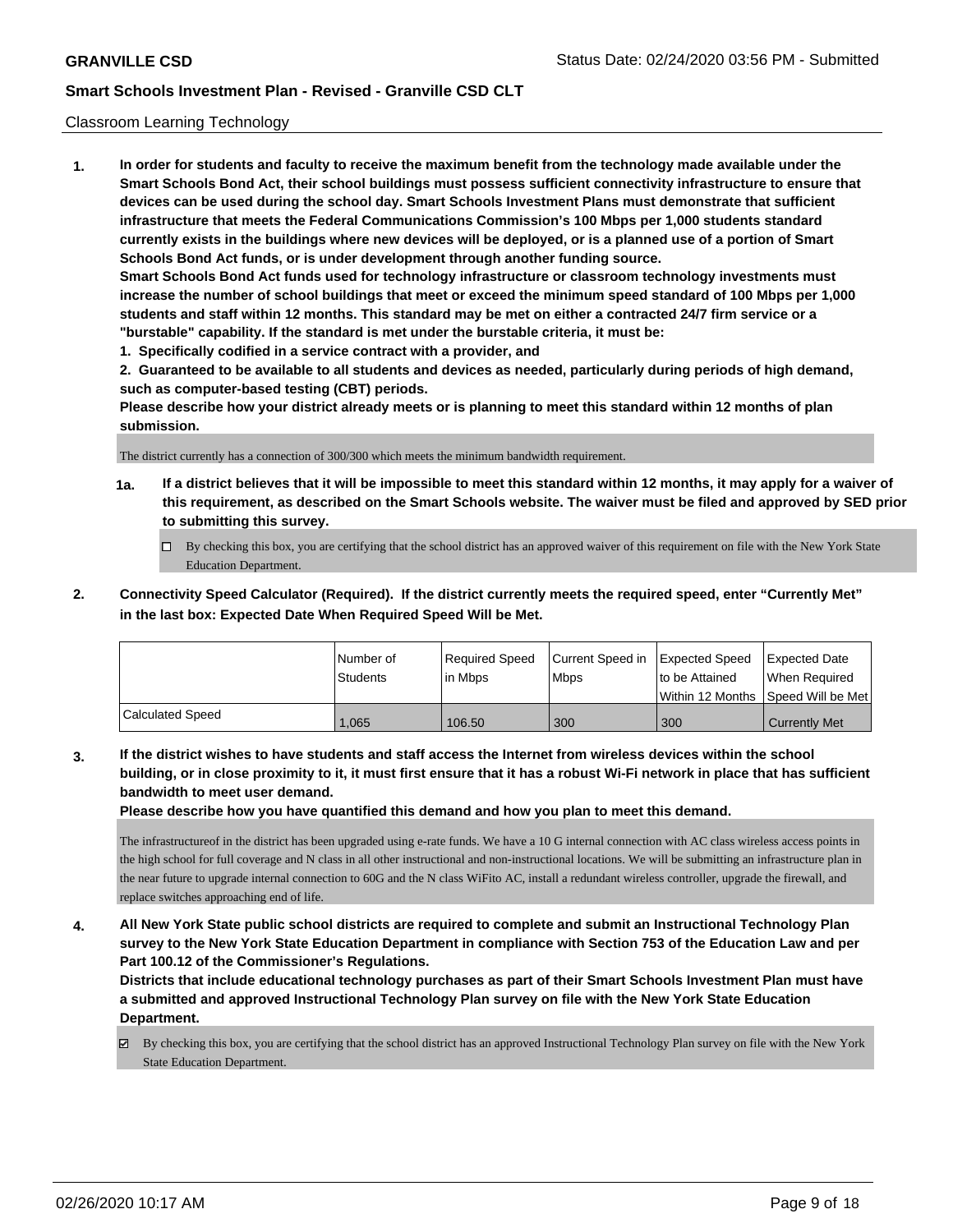#### Classroom Learning Technology

**5. Describe the devices you intend to purchase and their compatibility with existing or planned platforms or systems. Specifically address the adequacy of each facility's electrical, HVAC and other infrastructure necessary to install and support the operation of the planned technology.**

The district is planning to replace our existing, and expiring, SMARTBoards with interactive displays, which are compatible with our existing network infrastructure and have improved energy efficiency. These systems will require no new wiring to install as they will replace older, less efficient technology. The network wiring is more than capable of handling these new devices.

The computers in this plan are also compatible with the school network and electrical systems with no alteration or installations needed. We have worked with the Learning Technology Office within the WSWHE BOCES to select the display and have used the services of the architectural firm SEI Design Group Architects, DPC to review wiring needed to complete the project. The existing wiring meets or exceeds the needs of the project. BOCES technicians will install the devices by replacing the old devices and connecting to existing wiring.

#### **6. Describe how the proposed technology purchases will:**

- **> enhance differentiated instruction;**
- **> expand student learning inside and outside the classroom;**
- **> benefit students with disabilities and English language learners; and**
- **> contribute to the reduction of other learning gaps that have been identified within the district.**

**The expectation is that districts will place a priority on addressing the needs of students who struggle to succeed in a rigorous curriculum. Responses in this section should specifically address this concern and align with the district's Instructional Technology Plan (in particular Question 2 of E. Curriculum and Instruction: "Does the district's instructional technology plan address the needs of students with disabilities to ensure equitable access to instruction, materials and assessments?" and Question 3 of the same section: "Does the district's instructional technology plan address the provision of assistive technology specifically for students with disabilities to ensure access to and participation in the general curriculum?")**

**In addition, describe how the district ensures equitable access to instruction, materials and assessments and participation in the general curriculum for both SWD and English Language Learners/Multilingual Learners (ELL/MLL) students.**

Technology can be a powerful vehicle for actively engaging all students in learning. That active engagement is particularly important for students who are struggling. Using technology tools and resources, teachers are able to enhance differentiated instruction and reduce learning gaps that have been identified within the district through personalized learning, by differentiating both the content and the pedagogical approaches depending on the needs of students. For example, if one student is a visual learner the teacher could play a video or display a picture to demonstrate a concept but then use the same technology to have a physical learner working with the touch display to learn the same concept by drawing it out on the display. A teacher could also use the touch displays to enhance small-group learning by grouping students of the same ability or learning style to reinforce the concepts that the students are studying.

A teacher can expand student learning inside and outside of the classroom by collaborating with experts in their field, students and educators outside of the district. They can also create authentic learning experiences and connect students to resources that will greatly enhance their learning. These resources can include content, study tools, collaborative tools, tools for assessment and also connections to experts in the field, as well as to other students. Examples would be using video conference software on the touch display, to talk to an expert in the field that they are studying or using that same video conferencing software to collaborate with students that are in a different school on a research project. The teacher could also use the touch display to demonstrate study tools, collaborative tools, or tools for assessment that the student can use on their own after school hours to continue learning outside the classroom.

Students with disabilities and ELL students are integrated into regular classrooms, with support, at Granville. Therefore, the same apps that help all of our students also help our ELL and special education students. Additionally, our ELL and special ed students use other websites and apps to help them overcome their particular areas of need, such as speech-to-text apps, text-to-speech apps, and sign language assistance programs. Classroom examples would be to use the touch display to so a movie with subtitles on to help ELL to hear the English language while seeing the dialog in their native language. Another example is using the same touch display to allow a student with vision issues to edit their document or utilize the text to speech feature of Google Read & Write to help that same student to write answer questions on a worksheet and easily see the answers on the display.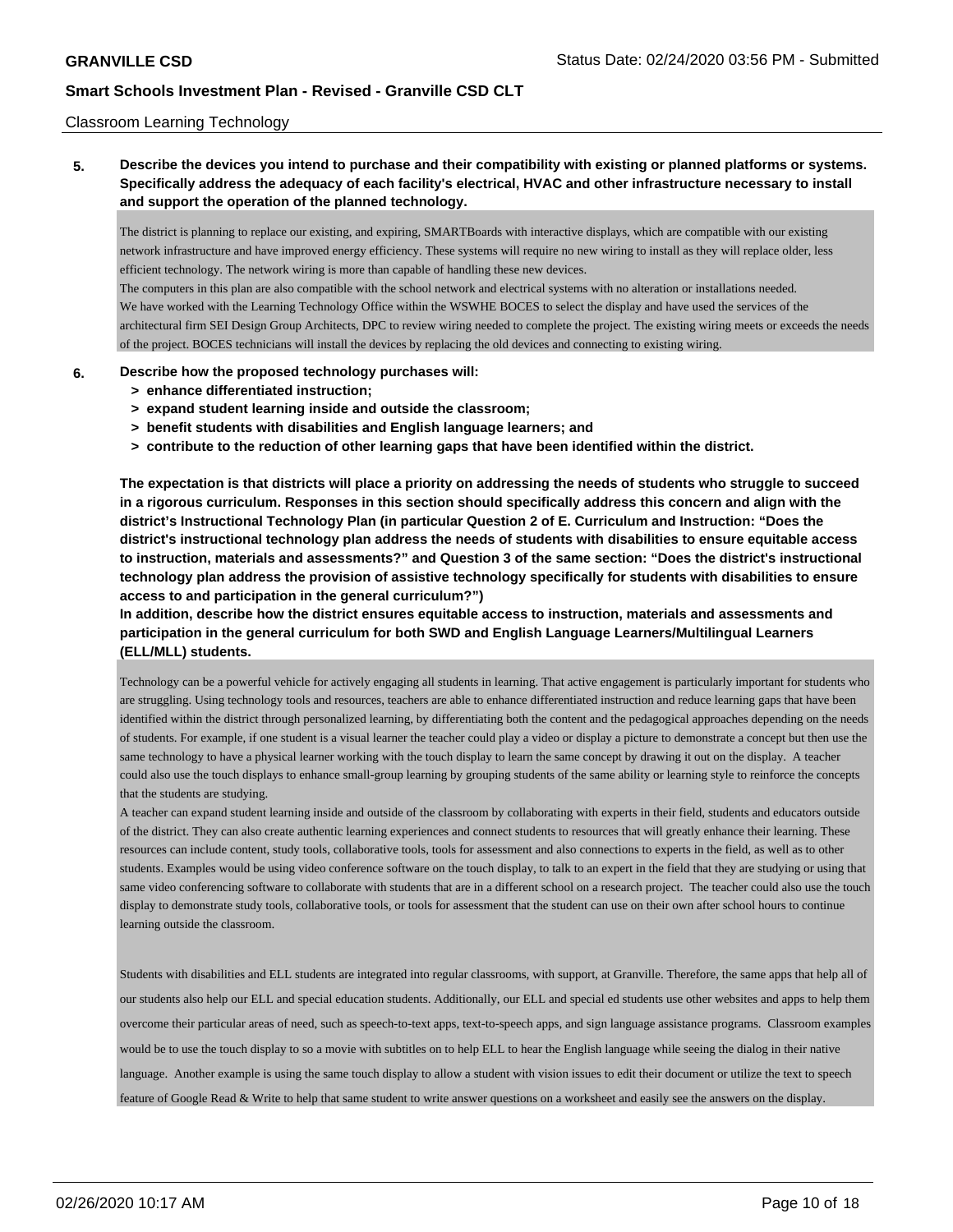Classroom Learning Technology

## **7. Where appropriate, describe how the proposed technology purchases will enhance ongoing communication with parents and other stakeholders and help the district facilitate technology-based regional partnerships, including distance learning and other efforts.**

Just as these classroom learning devices afford opportunity to reach learners within their learning style, they also afford greater levels of collaboration with stakeholders such as parents, community members, partners outside of the physical district. These interactive displays, combined with 1:1 Chromebooks allow stakeholders to connect and share information, collaborate, video conference, and explore resources they would not otherwise have access to.

**8. Describe the district's plan to provide professional development to ensure that administrators, teachers and staff can employ the technology purchased to enhance instruction successfully.**

**Note: This response should be aligned and expanded upon in accordance with your district's response to Question 1 of F. Professional Development of your Instructional Technology Plan: "Please provide a summary of professional development offered to teachers and staff, for the time period covered by this plan, to support technology to enhance teaching and learning. Please include topics, audience and method of delivery within your summary."**

The Granville Central School District believes that all students can learn, and it recognizes that quality professional development is essential to the continuous improvement of the educational process. The district has long demonstrated a commitment to connecting professional development to the improvement of student results and will continue to promote and assure the ongoing development and growth of its professional staff. To that end, the district has developed a comprehensive PDP that encompasses technology initiatives.

The Granville Central School District Professional Development Plan is the result of the collaborative efforts of teachers, administrators, and community members. The committee considered current research, as well as input from the professional staff, in the design and development of the plan. This plan is intended to direct professional development planning and implementation in the Granville Central School District.

The district believes that PD must be fluid and adaptive to meet the needs of it's staff and, in the end, students. To this end, evaluation of the districts's current PD and technology goals will be ongoing. This evaluation, described in sections of this plan and in the PDP itself, will be used to revise actions and planning to better target staff need.

Goal #2 of this plan focuses on curriculum integration through the implementation of the SAMR model. Evaluation of this goal which is the foundation for building capacity may be found in question #7 of this plan, along with tie ins to goals 1 and 3.

The Granville CSD PDP team believes in building the professional capacity of the teachers and creating opportunities for students to be prepared for the 21st century, while supporting their social/emotional needs.

Needs/Data Analysis for Professional Development Plan: Annual analysis and reflection of district needs based on survey of all stakeholders for professional development needs, NYS/local testing data, NYS School Report Cards, NYS regulations and mandates and district goals focused on student growth.

Participation: Professional opportunities will be made available to all stakeholders to support continued professional growth and learning as it pertains to students' academic/social and emotional learning. Learning opportunities will be offered through in-service, out of district, after school, summer PD and online (Google hangout).

Support and Documentation for Required Professional Development Hours for Certification of Teachers, Teaching Assistants, and Administrators: In compliance with NYS Education Department regulations, the Granville CSD will ensure all certified professionals have opportunities to participate in approved professional development. Approved hours will be documented for all professional staff (Frontline/MyLearning Plan). Recognized professional learning and leadership activities will be developed in collaboration with teachers, teaching assistants, and administrators.

Resources and Major Partners: WSWHE BOCES Capital Region BOCES Questar III CASDA Dr.Jennifer Bashant Betty Barrett Center for Autism and Related Disabilities Michael DiCaprio Diane Quick David Mitchell Washington Collaborative GCSD Administrators GCSD Staff approved by the Superintendent of Schools

Additional course content to explore: Mindfulness Cognitive Coaching Reading and Writing Ruby Payne and beyond (continuation for application) Social/Emotional/Behavioral support (deescalation/trauma/poverty) Students with Disabilities (understanding specific classification) Training for differentiated instruction and strategies Student engagement/motivation Content area training for NextGen standards (Social Studies, Math, ELA, Encore and Science)

Procedures for Submitting and Revising This Plan: The professional development plan will be reviewed, revised and submitted annually to the Superintendent of Schools and the Board of Education for their review, consideration and approval.

A full copy of the plan can be viewed at https://docs.google.com/document/d/1k5s-aRwIs7qABxgLlxB0xSeHSEWorqpp3fzsFJeKlo/edit?ts=5b5a1179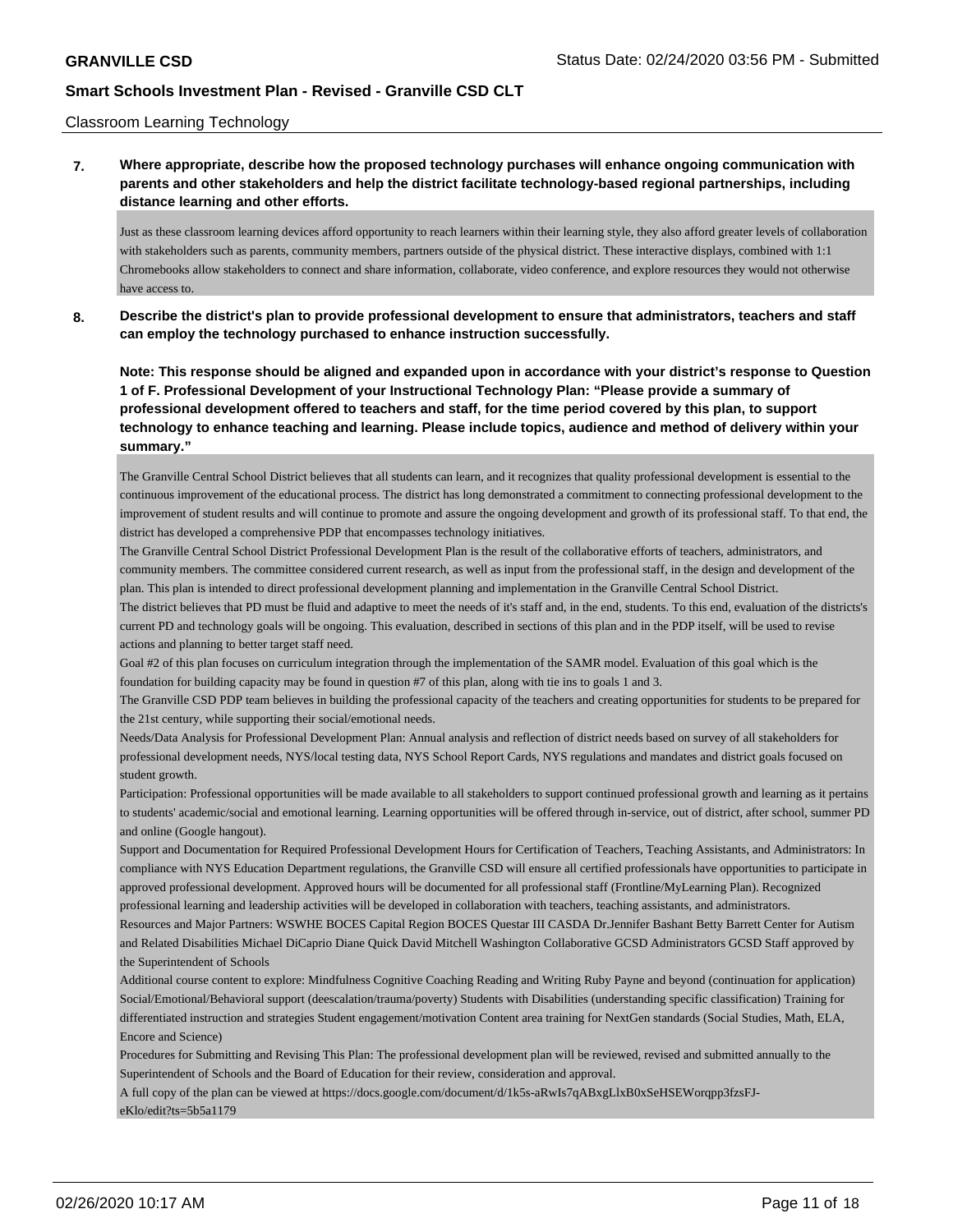#### Classroom Learning Technology

**9. Districts must contact one of the SUNY/CUNY teacher preparation programs listed on the document on the left side of the page that supplies the largest number of the district's new teachers to request advice on innovative uses and best practices at the intersection of pedagogy and educational technology.**

By checking this box, you certify that you have contacted the SUNY/CUNY teacher preparation program that supplies the largest number of your new teachers to request advice on these issues.

**9a. Please enter the name of the SUNY or CUNY Institution that you contacted.**

SUNY Plattsburgh

**9b. Enter the primary Institution phone number.**

518-792-5425

**9c. Enter the name of the contact person with whom you consulted and/or will be collaborating with on innovative uses of technology and best practices.**

Steve Danna

**10. To ensure the sustainability of technology purchases made with Smart Schools funds, districts must demonstrate a long-term plan to maintain and replace technology purchases supported by Smart Schools Bond Act funds. This sustainability plan shall demonstrate a district's capacity to support recurring costs of use that are ineligible for Smart Schools Bond Act funding such as device maintenance, technical support, Internet and wireless fees, maintenance of hotspots, staff professional development, building maintenance and the replacement of incidental items. Further, such a sustainability plan shall include a long-term plan for the replacement of purchased devices and equipment at the end of their useful life with other funding sources.**

By checking this box, you certify that the district has a sustainability plan as described above.

**11. Districts must ensure that devices purchased with Smart Schools Bond funds will be distributed, prepared for use, maintained and supported appropriately. Districts must maintain detailed device inventories in accordance with generally accepted accounting principles.**

By checking this box, you certify that the district has a distribution and inventory management plan and system in place.

**12. Please detail the type, quantity, per unit cost and total cost of the eligible items under each sub-category.**

| Select the allowable expenditure<br>type. | Item to be Purchased               | Quantity | Cost per Item | <b>Total Cost</b> |
|-------------------------------------------|------------------------------------|----------|---------------|-------------------|
| Repeat to add another item under          |                                    |          |               |                   |
| each type.                                |                                    |          |               |                   |
| <b>Desktop Computers</b>                  | <b>Desktop Computers</b>           | 105      | 570.00        | 59,850.00         |
| <b>Other Costs</b>                        | <b>Wireless Keyboards</b>          | 105      | 30.00         | 3,150.00          |
| Interactive Whiteboards                   | Wall Mount for Interactive Dislays | 107      | 255.00        | 27,285.00         |
| Interactive Whiteboards                   | <b>Interactive Displays</b>        | 107      | 4,000.00      | 428,000.00        |
| <b>Other Costs</b>                        | <b>Wireless Casting Devices</b>    | 105      | 340.00        | 35,700.00         |
| <b>Other Costs</b>                        | <b>USB DVD layer</b>               | 10       | 40.00         | 400.00            |
|                                           |                                    | 539      | 5,235.00      | 554,385           |

#### **13. Final 2014-15 BEDS Enrollment to calculate Nonpublic Sharing Requirement (no changes allowed.)**

|            | l Public Enrollment | Nonpublic Enrollment | Total Enrollment | Nonpublic<br>l Percentage |
|------------|---------------------|----------------------|------------------|---------------------------|
| Enrollment | .065                | 32                   | 1.097.00         | 2.92                      |

**14. If you are submitting an allocation for Classroom Learning Technology complete this table.**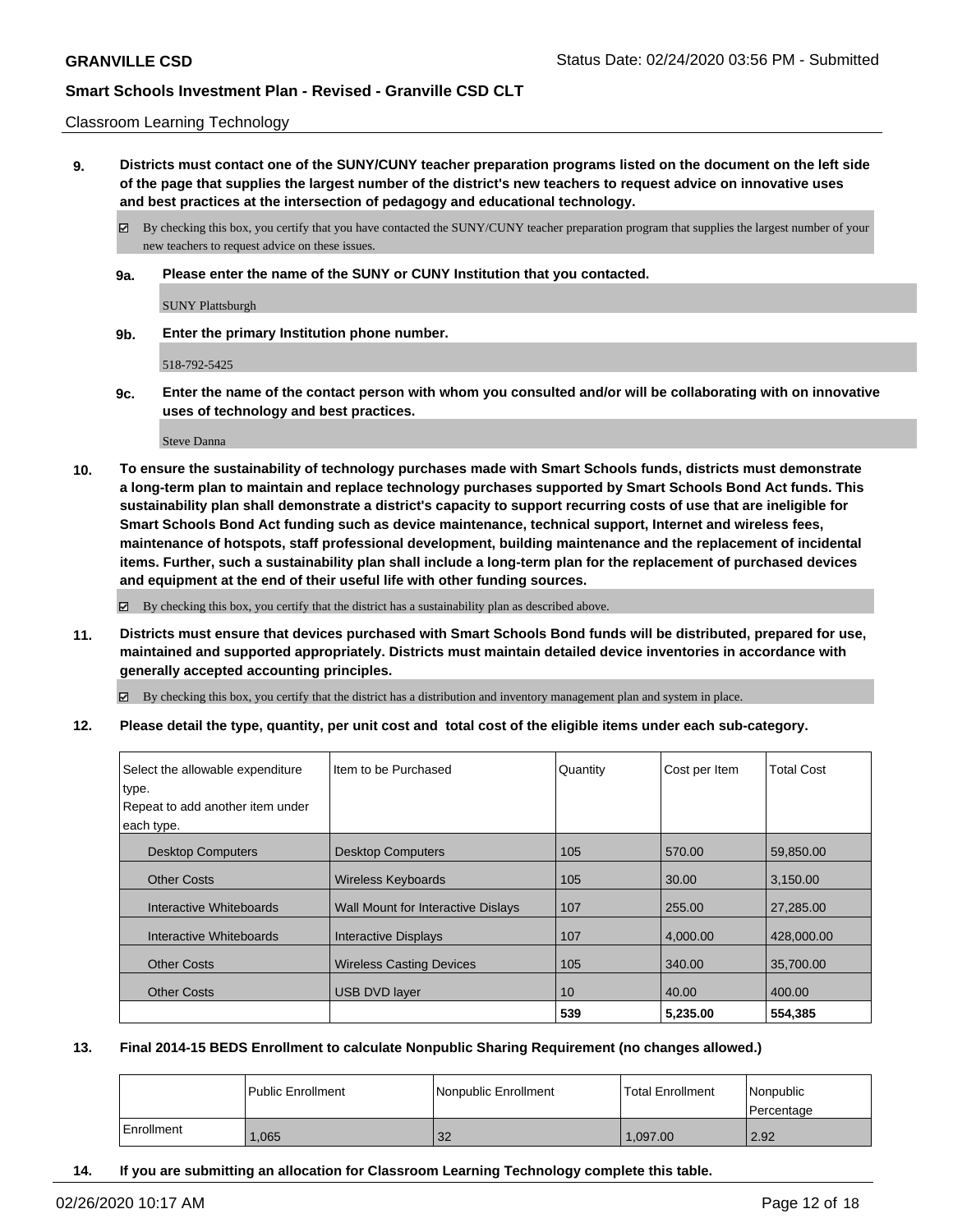Classroom Learning Technology

|                          | Public School Sub-Allocation | <b>Estimated Nonpublic Loan</b><br>Amount<br>(Based on Percentage Above) | Estimated Total Public and<br>Nonpublic Sub-Allocation |
|--------------------------|------------------------------|--------------------------------------------------------------------------|--------------------------------------------------------|
| Interactive Whiteboards  | 455,285.00                   | 6,569.95                                                                 | 461,854.95                                             |
| <b>Computer Servers</b>  | (No Response)                | 0.00                                                                     | 0.00                                                   |
| <b>Desktop Computers</b> | 59,850.00                    | 863.66                                                                   | 60,713.66                                              |
| <b>Laptop Computers</b>  | (No Response)                | 0.00                                                                     | 0.00                                                   |
| <b>Tablet Computers</b>  | (No Response)                | 0.00                                                                     | 0.00                                                   |
| <b>Other Costs</b>       | 39,250.00                    | 566.39                                                                   | 39,816.39                                              |
| Totals:                  | 554,385.00                   | 8,000                                                                    | 562,385                                                |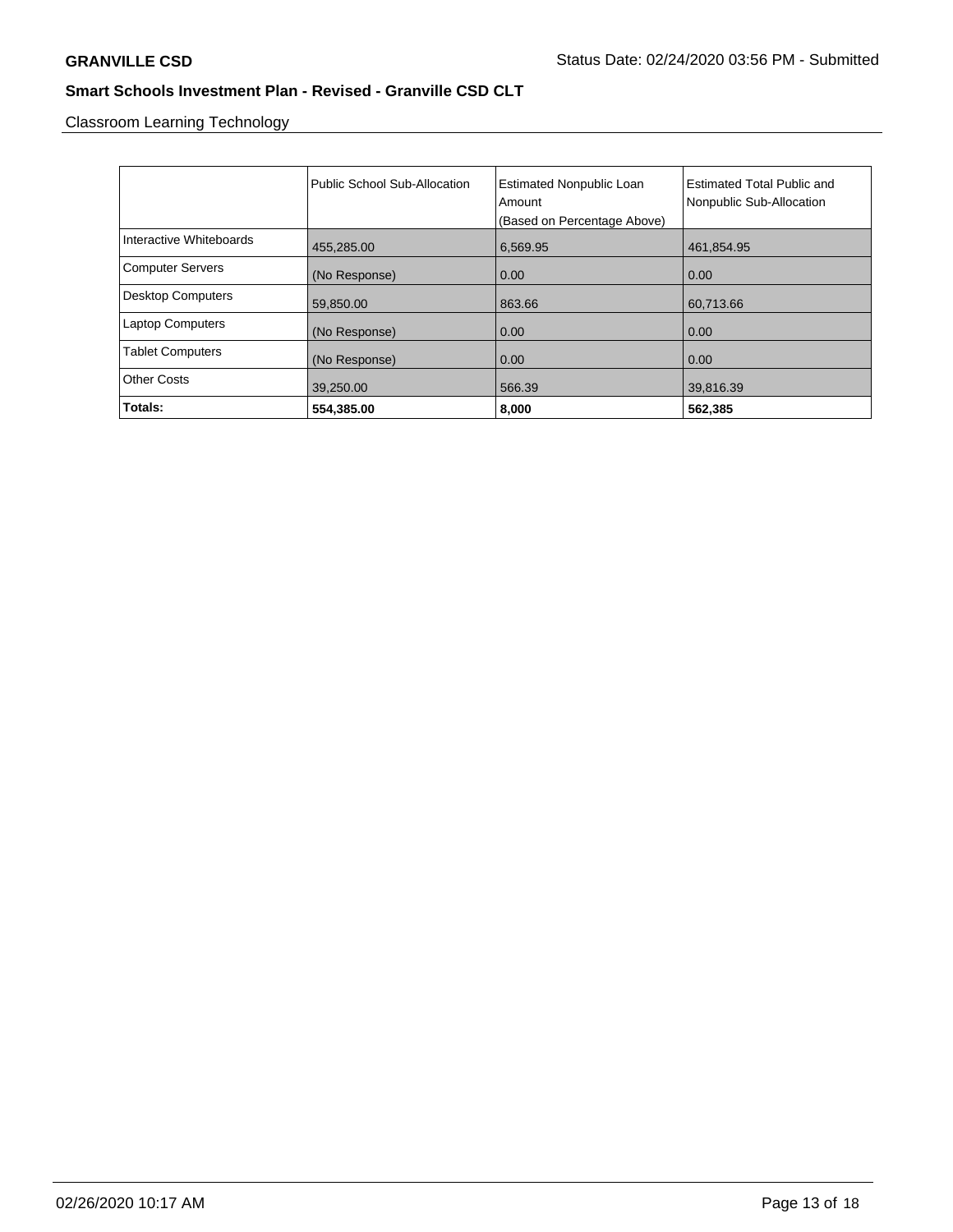#### Pre-Kindergarten Classrooms

**1. Provide information regarding how and where the district is currently serving pre-kindergarten students and justify the need for additional space with enrollment projections over 3 years.**

(No Response)

- **2. Describe the district's plan to construct, enhance or modernize education facilities to accommodate prekindergarten programs. Such plans must include:**
	- **Specific descriptions of what the district intends to do to each space;**
	- **An affirmation that new pre-kindergarten classrooms will contain a minimum of 900 square feet per classroom;**
	- **The number of classrooms involved;**
	- **The approximate construction costs per classroom; and**
	- **Confirmation that the space is district-owned or has a long-term lease that exceeds the probable useful life of the improvements.**

(No Response)

**3. Smart Schools Bond Act funds may only be used for capital construction costs. Describe the type and amount of additional funds that will be required to support ineligible ongoing costs (e.g. instruction, supplies) associated with any additional pre-kindergarten classrooms that the district plans to add.**

(No Response)

**4. All plans and specifications for the erection, repair, enlargement or remodeling of school buildings in any public school district in the State must be reviewed and approved by the Commissioner. Districts that plan capital projects using their Smart Schools Bond Act funds will undergo a Preliminary Review Process by the Office of Facilities Planning.**

**Please indicate on a separate row each project number given to you by the Office of Facilities Planning.**

| Project Number |  |
|----------------|--|
| (No Response)  |  |
|                |  |

**5. Please detail the type, quantity, per unit cost and total cost of the eligible items under each sub-category.**

| Select the allowable expenditure | Item to be purchased | Quantity      | Cost per Item | <b>Total Cost</b> |
|----------------------------------|----------------------|---------------|---------------|-------------------|
| type.                            |                      |               |               |                   |
| Repeat to add another item under |                      |               |               |                   |
| each type.                       |                      |               |               |                   |
| (No Response)                    | (No Response)        | (No Response) | (No Response) | 0.00              |
|                                  |                      | U             | 0.00          |                   |

**6. If you have made an allocation for Pre-Kindergarten Classrooms, complete this table. Note that the calculated Total at the bottom of the table must equal the Total allocation for this category that you entered in the SSIP Overview overall budget.**

|                                          | Sub-Allocation |
|------------------------------------------|----------------|
| Construct Pre-K Classrooms               | (No Response)  |
| Enhance/Modernize Educational Facilities | (No Response)  |
| <b>Other Costs</b>                       | (No Response)  |
| Totals:                                  | 0.00           |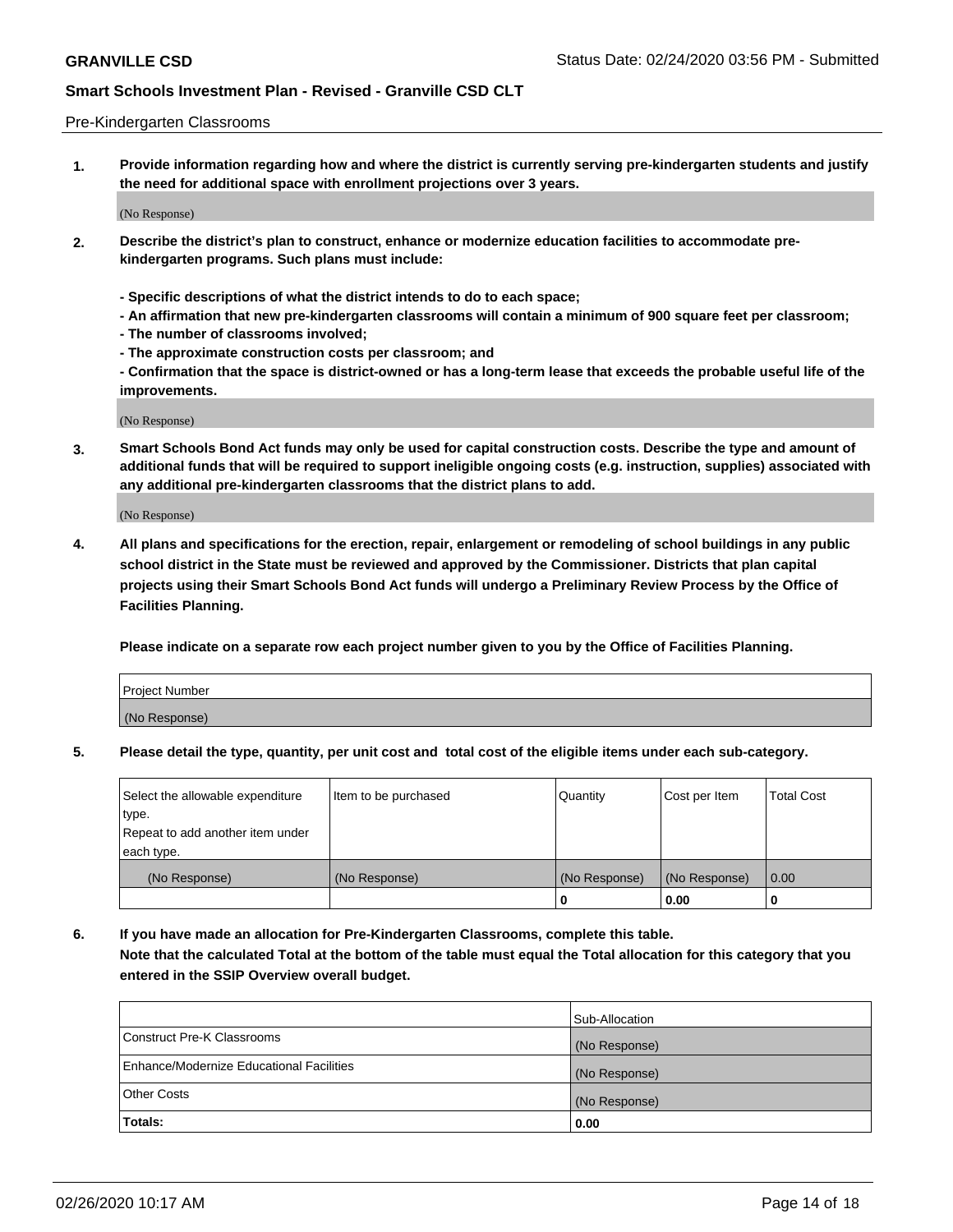Replace Transportable Classrooms

**1. Describe the district's plan to construct, enhance or modernize education facilities to provide high-quality instructional space by replacing transportable classrooms.**

(No Response)

**2. All plans and specifications for the erection, repair, enlargement or remodeling of school buildings in any public school district in the State must be reviewed and approved by the Commissioner. Districts that plan capital projects using their Smart Schools Bond Act funds will undergo a Preliminary Review Process by the Office of Facilities Planning.**

**Please indicate on a separate row each project number given to you by the Office of Facilities Planning.**

| Project Number |  |
|----------------|--|
|                |  |
|                |  |
|                |  |
| (No Response)  |  |
|                |  |
|                |  |

**3. For large projects that seek to blend Smart Schools Bond Act dollars with other funds, please note that Smart Schools Bond Act funds can be allocated on a pro rata basis depending on the number of new classrooms built that directly replace transportable classroom units.**

**If a district seeks to blend Smart Schools Bond Act dollars with other funds describe below what other funds are being used and what portion of the money will be Smart Schools Bond Act funds.**

(No Response)

**4. Please detail the type, quantity, per unit cost and total cost of the eligible items under each sub-category.**

| Select the allowable expenditure | Item to be purchased | Quantity      | Cost per Item | Total Cost |
|----------------------------------|----------------------|---------------|---------------|------------|
| ∣type.                           |                      |               |               |            |
| Repeat to add another item under |                      |               |               |            |
| each type.                       |                      |               |               |            |
| (No Response)                    | (No Response)        | (No Response) | (No Response) | 0.00       |
|                                  |                      | u             | 0.00          |            |

**5. If you have made an allocation for Replace Transportable Classrooms, complete this table. Note that the calculated Total at the bottom of the table must equal the Total allocation for this category that you entered in the SSIP Overview overall budget.**

|                                                | Sub-Allocation |
|------------------------------------------------|----------------|
| Construct New Instructional Space              | (No Response)  |
| Enhance/Modernize Existing Instructional Space | (No Response)  |
| Other Costs                                    | (No Response)  |
| Totals:                                        | 0.00           |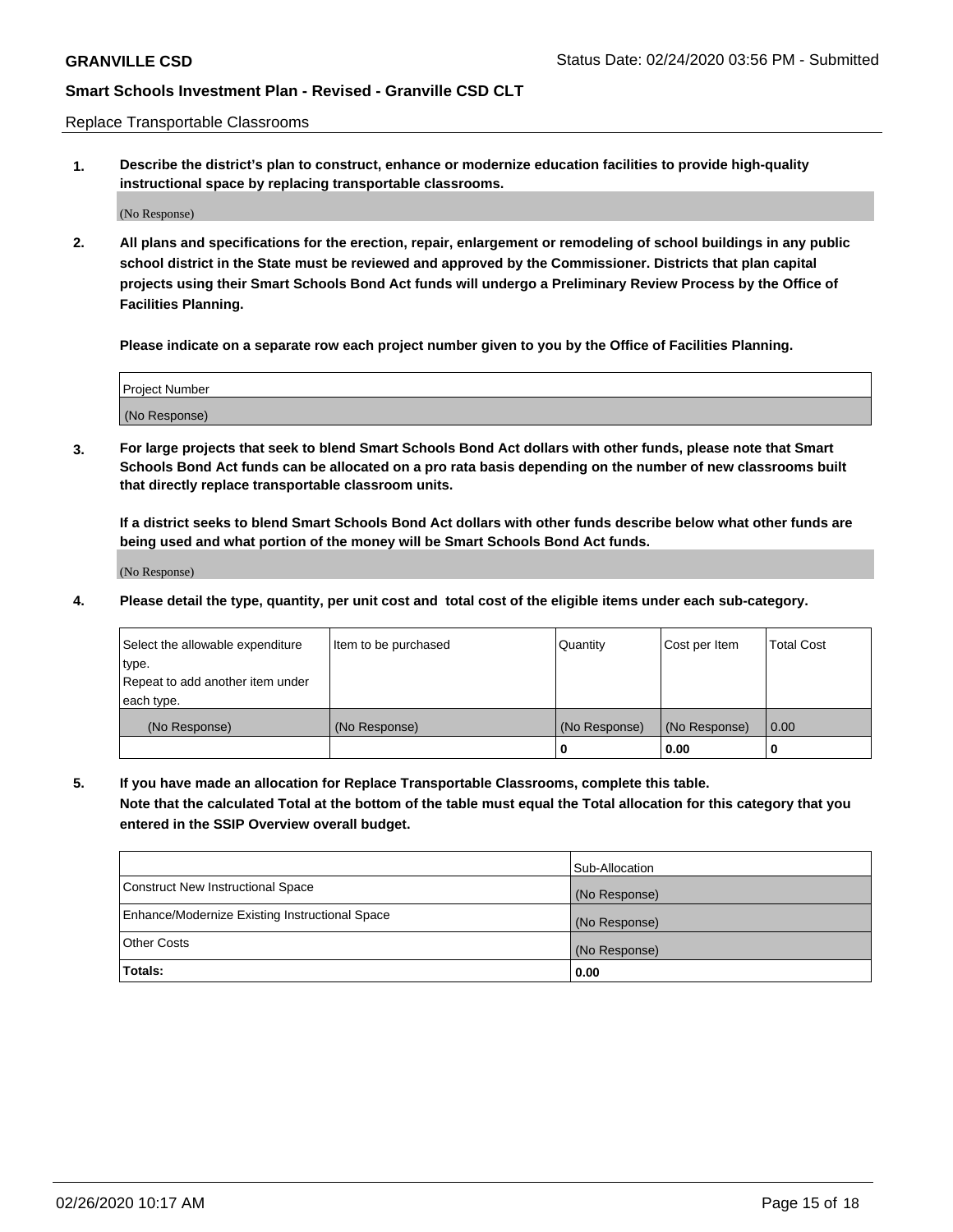High-Tech Security Features

**1. Describe how you intend to use Smart Schools Bond Act funds to install high-tech security features in school buildings and on school campuses.**

(No Response)

**2. All plans and specifications for the erection, repair, enlargement or remodeling of school buildings in any public school district in the State must be reviewed and approved by the Commissioner. Smart Schools plans with any expenditures in the High-Tech Security category require a project number from the Office of Facilities Planning. Districts must submit an SSBA LOI and receive project numbers prior to submitting the SSIP. As indicated on the LOI, some projects may be eligible for a streamlined review and will not require a building permit. Please indicate on a separate row each project number given to you by the Office of Facilities Planning.**

| <b>Project Number</b> |  |
|-----------------------|--|
|                       |  |
| (No Response)         |  |

- **3. Was your project deemed eligible for streamlined Review?**
	- Yes
	- $\hfill \square$  No
- **4. Include the name and license number of the architect or engineer of record.**

| Name          | License Number |
|---------------|----------------|
| (No Response) | (No Response)  |

**5. Please detail the type, quantity, per unit cost and total cost of the eligible items under each sub-category.**

| Select the allowable expenditure | Item to be purchased | Quantity      | Cost per Item | <b>Total Cost</b> |
|----------------------------------|----------------------|---------------|---------------|-------------------|
| 'type.                           |                      |               |               |                   |
| Repeat to add another item under |                      |               |               |                   |
| each type.                       |                      |               |               |                   |
| (No Response)                    | (No Response)        | (No Response) | (No Response) | 0.00              |
|                                  |                      | U             | 0.00          |                   |

**6. If you have made an allocation for High-Tech Security Features, complete this table.**

**Enter each Sub-category Public Allocation based on the the expenditures listed in Table #5.**

|                                                      | Sub-Allocation |
|------------------------------------------------------|----------------|
| Capital-Intensive Security Project (Standard Review) | (No Response)  |
| <b>Electronic Security System</b>                    | (No Response)  |
| <b>Entry Control System</b>                          | (No Response)  |
| Approved Door Hardening Project                      | (No Response)  |
| <b>Other Costs</b>                                   | (No Response)  |
| Totals:                                              | 0.00           |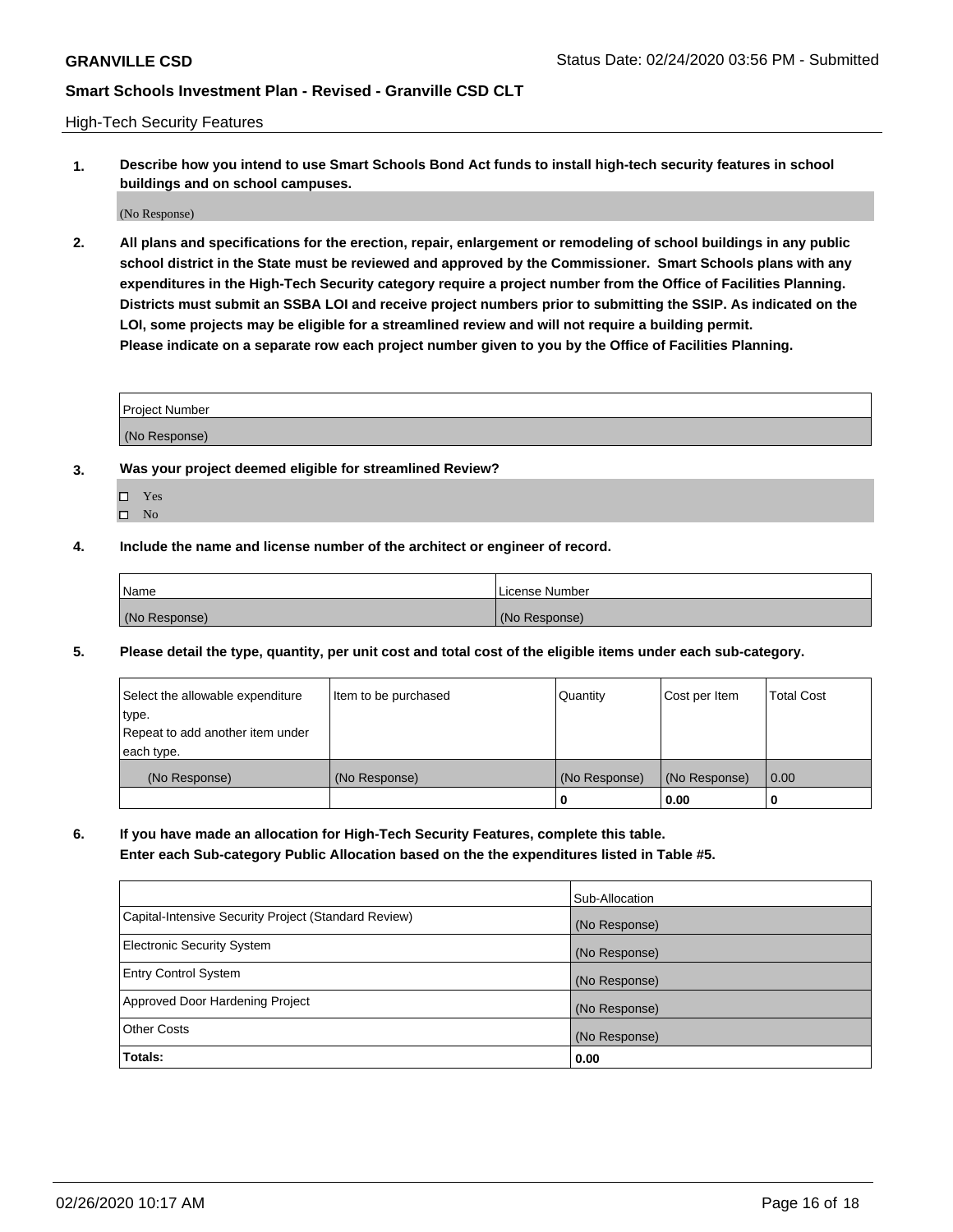Non-Public Schools

## **1. Describe your plan to utilize SSBA funds to purchase devices and loan to the nonpublic schools within your district. Please specify what devices have been requested by the nonpublic schools. If the nonpublic schools have not finalized requests, the district should provide the date nonpublic schools will submit the request by.**

Granville will work with Truthville Christain Academy (TCA) to determine their technology needs and the best devices purchase and loan to TCA. The plan would be to purchase and loan devices that will either improve the technology infrastructure or fit well in their current environment. This will be done by doing a series of meetings to determine the current state of technology at TCA, where they would like to improve, and where they would like to be over the next 3 - 5 years. Those meetings are currently being scheduled.

**2. A final Smart Schools Investment Plan cannot be approved until school authorities have adopted regulations specifying the date by which requests from nonpublic schools for the purchase and loan of Smart Schools Bond Act classroom technology must be received by the district.**

By checking this box, you certify that you have such a plan and associated regulations in place that have been made public.

**2a. Please enter the date each year nonpublic schools must request loanable items from the school district. This date cannot be earlier than June 1 of the previous school year.**

June 2

#### **3. Final 2014-15 BEDS Enrollment to calculate Nonpublic Sharing Requirement (no changes allowed.)**

|            | <b>Public Enrollment</b> | l Nonpublic Enrollment | <b>Total Enrollment</b> | Nonpublic Percentage |
|------------|--------------------------|------------------------|-------------------------|----------------------|
| Enrollment | .065                     | $\Omega$<br>್ನು        | .097.00                 | 2.92                 |

#### **4. Nonpublic Loan Calculator**

|                                                                | Loanable       | Loanable   | Additional       | l Estimated | Previously | Cumulative | <b>Final Per</b> | <b>Final Total</b> |
|----------------------------------------------------------------|----------------|------------|------------------|-------------|------------|------------|------------------|--------------------|
|                                                                | School         | Classroom  | Nonpublic        | l Per Pupil | Approved   | Per Pupil  | Pupil Loan       | Loan               |
|                                                                | l Connectivitv | Technology | Loan             | Amount -    | Per Pupil  | Loan       | Amount -         | Amount -           |
|                                                                |                |            | (Optional)       | This Plan   | Amount(s)  | Amount     | This Plan        | This Plan          |
| Required Nonpublic<br>l Loan                                   | 0.00           | 562.385.00 |                  | 250.00      | 0.00       | 250.00     | 250.00           | 8.000.00           |
| <b>Final Adjusted Loan</b><br>- (If additional loan<br> funds) | 0.00           | 562,385.00 | (No<br>Response) | 250.00      | 0.00       | 250.00     | 250.00           | 8,000.00           |

#### **5. Nonpublic Share**

|                                          | Final Per Pupil Amount | Final Nonpublic Loan Amount |
|------------------------------------------|------------------------|-----------------------------|
| Pending and Previously<br>Approved Plans | 0.00                   | 0.00                        |
| This Plan                                | 250.00                 | 8.000.00                    |
| Total                                    | 250.00                 | 8,000.00                    |

#### **6. Distribution of Nonpublic Loan Amount by School**

| Nonpublic School Name            | l 2018-19 K-12 Enrollment | Special Ed School? If Yes, not eligible |
|----------------------------------|---------------------------|-----------------------------------------|
| <b>TRUTHVILLE CHRISTIAN ACAD</b> | 26                        | No                                      |

#### **7. Please detail the type, quantity and per unit cost of the eligible items under each sub-category.**